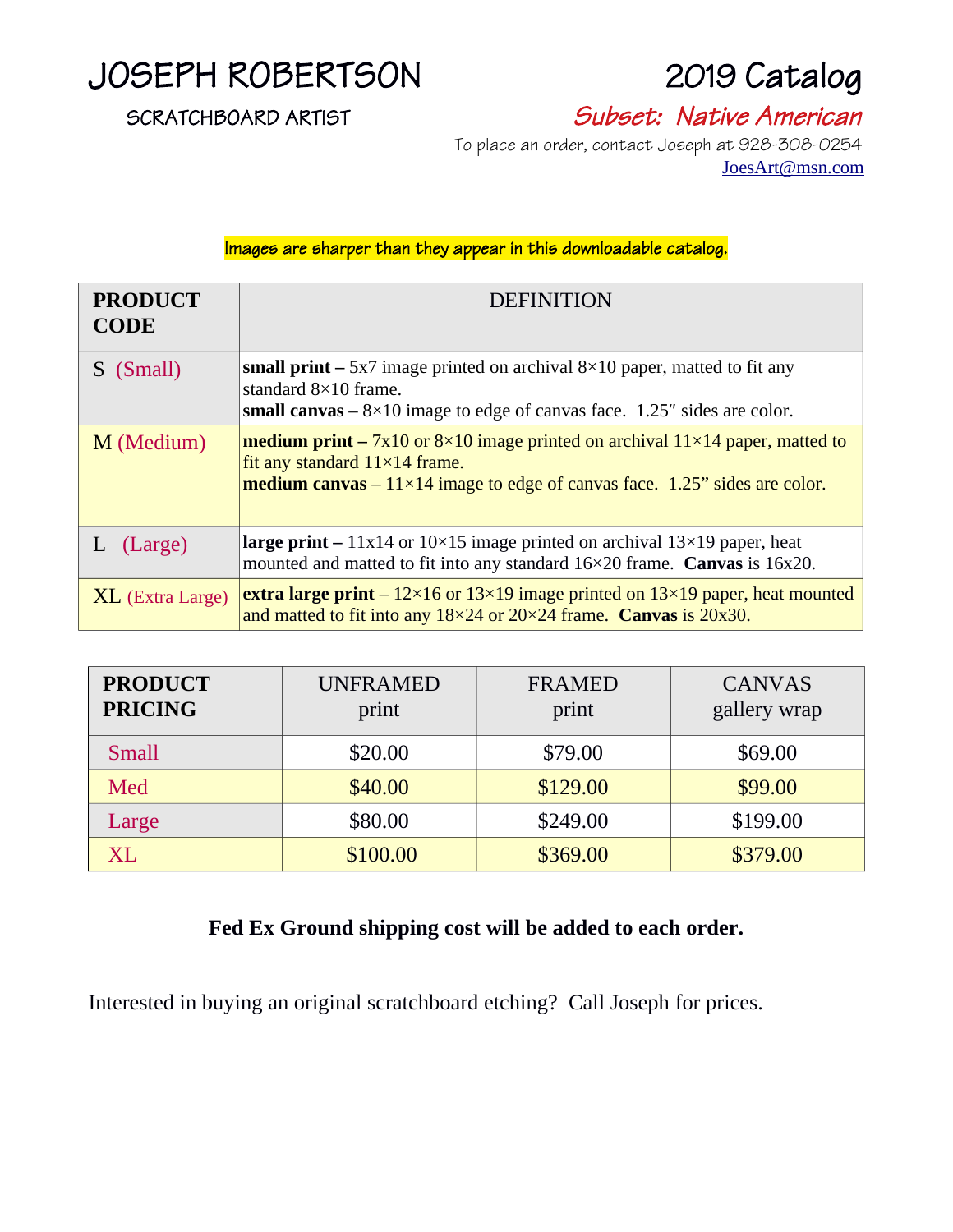## **ANASAZI POT**

Name: ANASAZI POT Code: APOT Year Etched: 2010

**Limited Edition Open** or Open Run:

Sizes and Original 11x14 SOLD **Available Prints** Large Med Small

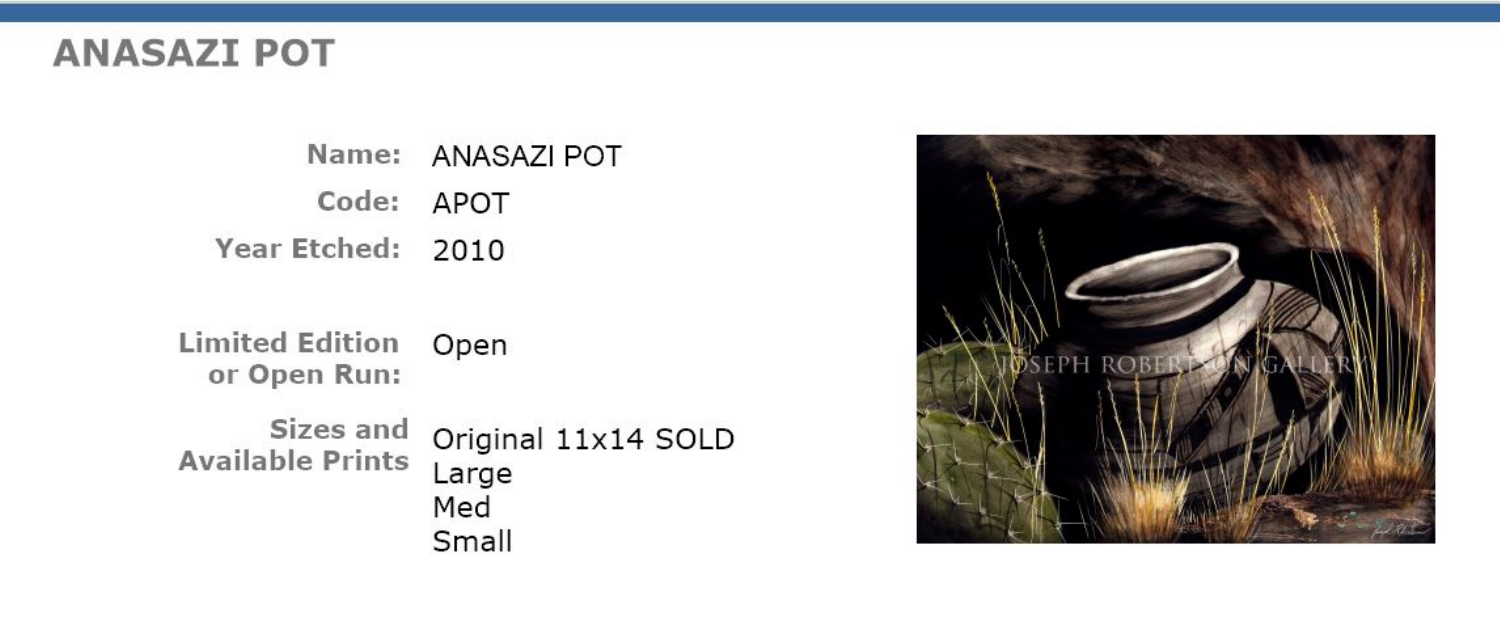### **ANASAZI BOWL AND PITCHER**

Name: ANASAZI BOWL AND PITCHER Code: AZBP Year Etched: 2011

Limited Edition LimEd of 500 or Open Run:

Sizes and Original 14x18 SOLD **Available Prints** XL Large Med

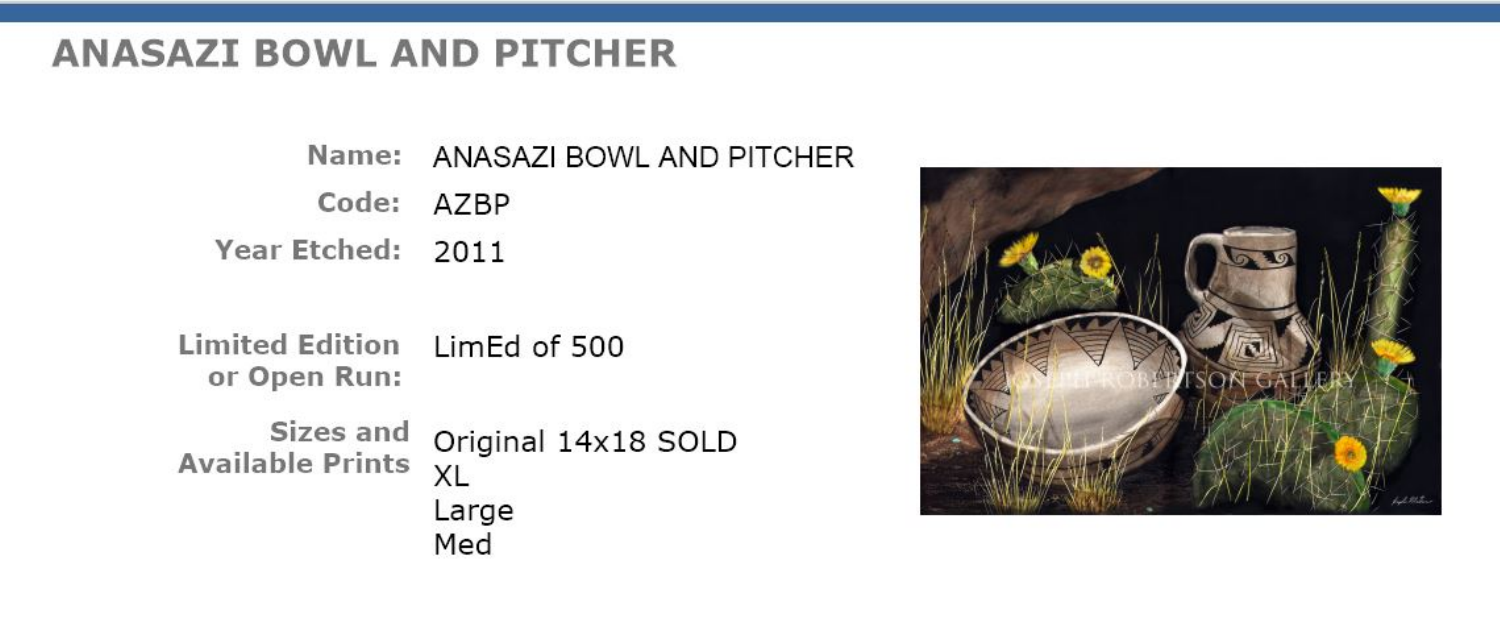# **GRASS FLATTENING DANCE**

Name: GRASS FLATTENING DANCE

Code: GDSB Year Etched: 2002

**Limited Edition Open** or Open Run:

Sizes and Original 8x10 SOLD **Available Prints** Med Small

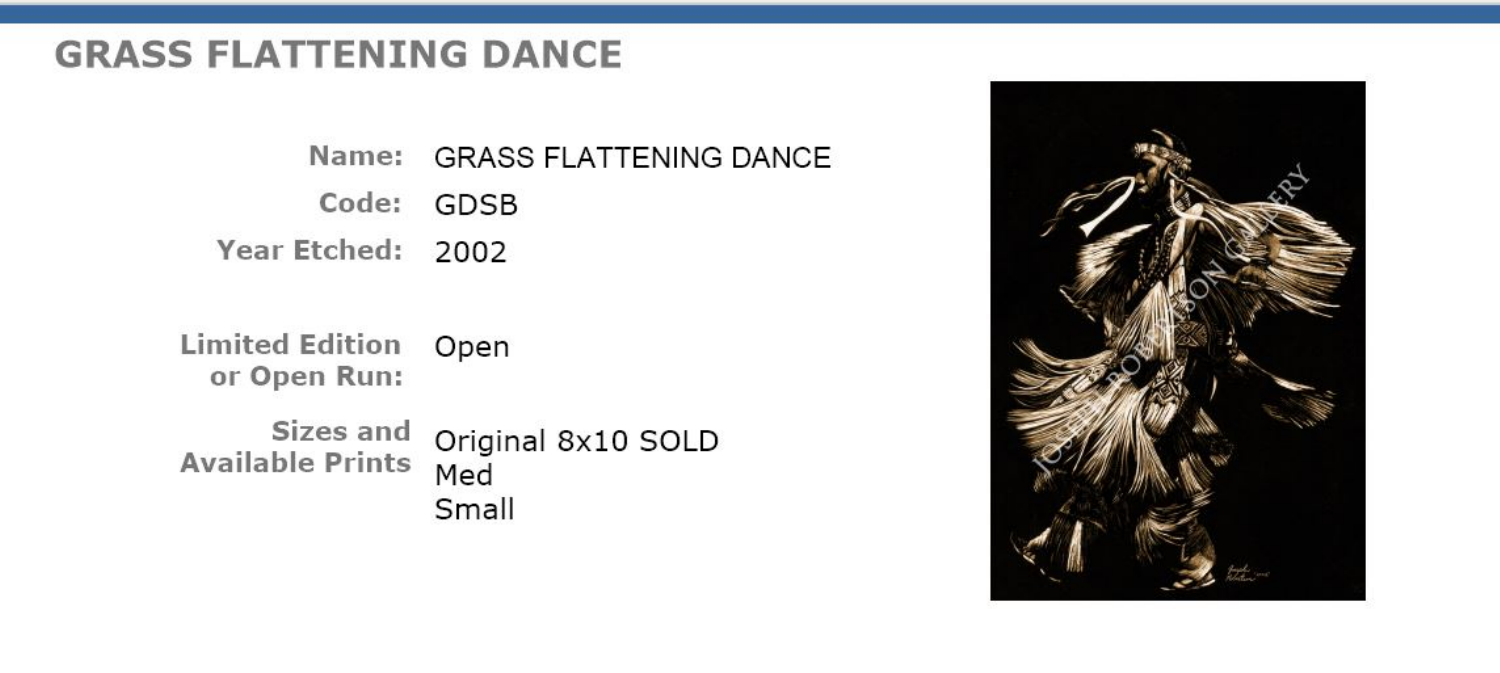## **HOPI KACHINA**

Name: HOPI KACHINA Code: HKSB Year Etched: 2007

Limited Edition LimEd of 500 or Open Run:

Sizes and Original 16x20 SOLD **Available Prints** Large Med

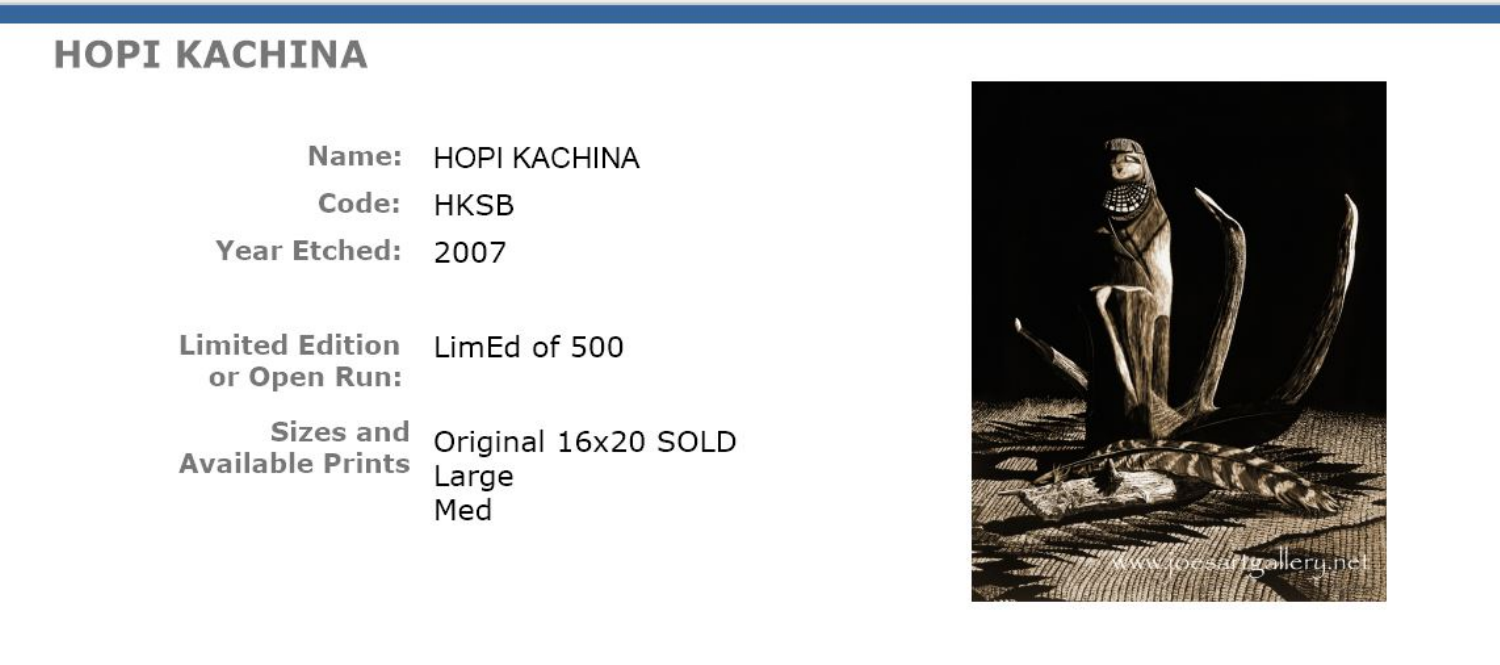# **THE PRAYER**

Name: THE PRAYER Code: PRAY Year Etched: 2010

Limited Edition LimEd of 500 or Open Run:

Sizes and Original 16x20 SOLD Available Prints Large Med